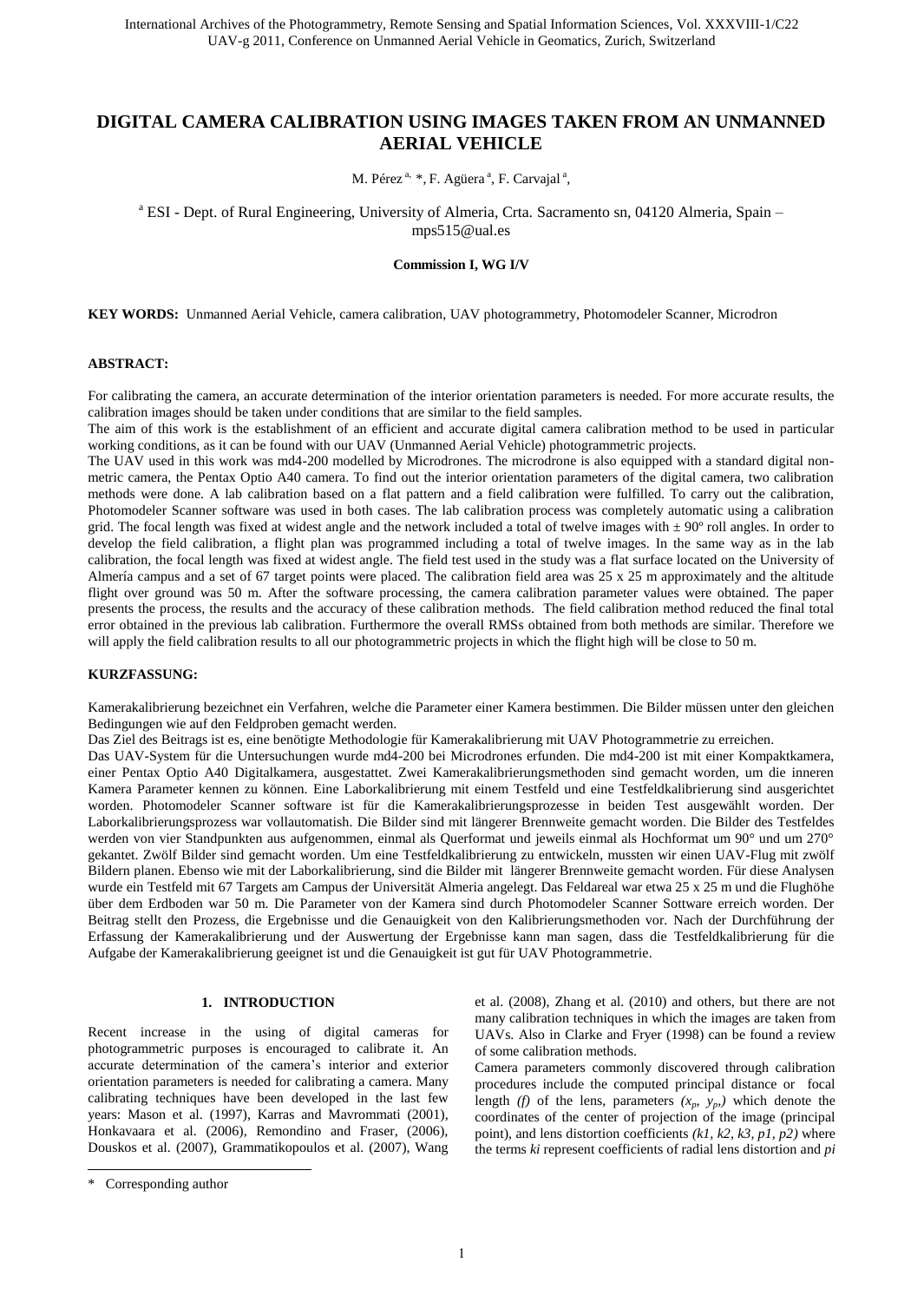terms represent coefficients of decentering distortion caused by a lack of centering of lens elements (William, 2004). Radial and decentring distorsions comprise the aberrations which affect the location of images (Fryer, 1996).

A common criticism with small format aerial photography is the camera's geometric instability and limited precision and accuracy (Warner and Carson 1991). This criticism becomes even more significant with digital cameras and their low-cost lenses. Often, it is impossible to obtain data about the interior orientation of the camera; thus, alternative camera calibration methods have been suggested (Zhang 2000). The success of digital camera calibration establishes the prerequisite and foundation for digital close-range photogrammetry and 3D modelling (Zhang et al. 2010).

The main advantage of an Unmanned Aerial Vehicle (UAV) system acting as a photogrammetric sensor platform over more traditional manned airborne or terrestrial surveys is the high flexibility that allows image acquisition from unconventional viewpoints (Irschara et al. 2010).

The aim of this work is the establishment of an efficient and accurate digital camera calibration method to be used in particular working conditions, as it can be found with our UAV photogrammetric projects.

# **2. MATERIALS AND METHODS** *1B*

## **2.1** *7B***The Unmanned Aerial Vehicle**

The UAV used in this work was the md4-200 (Microdrones) (www.microdrones.com) (see Fig. 1). It has the ability for vertical take off and landing with autonomous and semiautonomous control capacities, provides position hold and autonomous way-point navigation, with GPS antenna, altimeter and magnetometer to calculate the position coordinates during the flight.



Figure 1. The md4-200 with the digital camera Pentax Optio A40

The drone is also equipped with a CCD standard digital nonmetric camera, the Pentax Optio A40 camera, that can be tilted (up to 90º) to capture images from different angles. This camera has 12.0 mega pixels resolution, picture stabilization, trigger and zoom function (www.microdrones.com).

The drone can be operated fully autonomous including auto start and auto landing thanks to the waypoint navigation guidance. In our work the take off and the landing were manual and the rest of the flight was autonomous.

## **2.2 Flight Planning**

The flight planning was programmed using the MdCockpit V2.6.2.6 compatible software with the drone. Using the module Waypoint Editor, the flight path was designed. It is a graphical interface based on Google Earth information, and the actions to do in each waypoint were defined, including holding position, picture orientation and trigger activation. Google Earth is linked to the Waypoint Editor module integrated in the MdCockpit software. The obtained information from Google Earth was planimetric and this software can be used for mountain terrains but it must take into account the difference between altitudes in the flight plan.

For field calibration an orbital route was defined including a total of 12 waypoints (see Fig. 2). In figure 2 cannot be seen the current surface of the test field calibration because in the past there were greenhouses in the same area. Figure 4 shows the current surface of the test field calibration. Each waypoint had assigned the action of taking a photo.



Figure 2. Flight planning with MdCockpit V2.6.2.6

# **2.3** Digital camera calibration methods

In this study two camera calibration methods were done. The first one consists in a lab calibration with a grid pattern and the second one, a field calibration, were the targets were draw in a flat surface. Photomodeler Scanner software was used for both calibration methods. This software is based on the bundle adjustment principle. For good calibration results, images should cover the whole imaging area and should be of very good sharpness and contrast. Also a minimum of eight images in good convergent positions are required. (www.photomodeler.com).

**2.3.1 Lab camera calibration.** In June 2010 a set of 12 convergent images were taken. The images covered the calibration grid pattern included in the installation package of Photomodeler. The grid pattern was placed on the floor and three images were collected from each of the pattern´s four sides. Figure 3 shows an image of the camera calibration pattern fixed on the floor. A tripod was used to ensure image stability.



Figure 3. Lab camera calibration pattern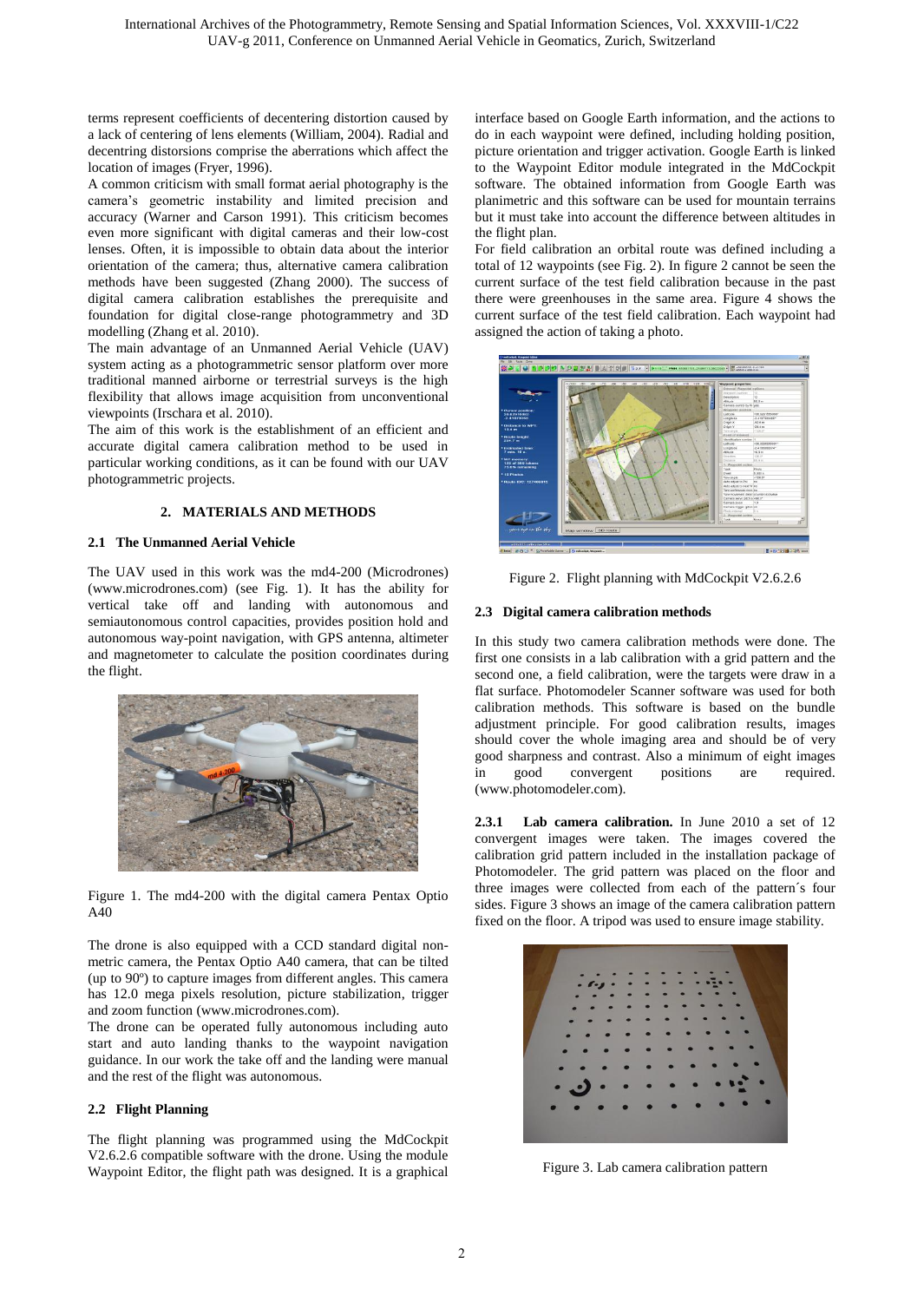The focal length was fixed at minimum zoom (widest angle), with the focus fixed to infinite and the network included images with  $\pm$  90 $^{\circ}$  roll angles. The camera positions were close to 45 degrees from the horizontal and vertical.

Interior orientation parameters (IOP) of the digital camera were estimated using the module Camera Calibrator of Photomodeler Scanner software in which the bundle block adjustment method is used. The calibration process was completely automatic and the calibration results were stored.

**2.3.2 Field camera calibration.** The calibration images should be taken under similar conditions to the field samples for most accurate results. In order to get this goal, we proposed a camera field calibration using an UAV to take the images in similar conditions as our future photogrammetric projects.

To develop the field calibration, as it is mentioned above, a flight planning was programmed defining an orbital route including a total of 12 convergent images. We chose eight of the twelve images, due to the similarity of some images. In the same way as in the lab calibration, the focal length was fixed at widest angle and recorded as a 3648 pixels by 2736 pixels image. The field test used in the study was a flat surface located on the University of Almería Campus (Spain) and a set of 67 target points covering the calibration field pattern were draw (Fig. 4). The calibration field area was 25 x 25 m approximately.



Figure 4. Field calibration surface with the targets points

The altitude flight over ground was 50 m to ensure, as possible, the same conditions as it could be used for future photogrammetric projects. In this case, the calibration process was not fully automatic. We set up a point-based PhotoModeler project using the lab calibration parameters. Then we marked and referenced as many targets as we recognised on the images and when the project began to be processed, the option full field calibration was chosen and the IOP were stored. To estimate the accuracy of the method proposed, horizontal and vertical coordinates of the targets were determined in the ED-50 reference frame with the Ibergeo geoidal model, using a Trimble R6 GPS receiver and applying a post-processing method with Trimble Geomatic Office software. We used the time data correction from the Almeria station, belonging to the Positioning Andalusian Network (RAP) (http://www.juntadeandalucia.es/obraspublicasytransportes/reda ndaluzadeposicionamiento/rap).

## 3. **RESULTS**

The paper presents the process, the results and the accuracy of two calibrations methods. After the software processing, the camera calibration parameter values were obtained.

The calibrated parameters obtained were: focal length, format size of the CCD sensor, location of the principal point sensor, two radial distortion function coefficients and two decentring distortion function coefficients (see Table 1 and Table 2).

|                                              | <b>Lab calibration</b>                    |                            |  |
|----------------------------------------------|-------------------------------------------|----------------------------|--|
| Focal length (mm)                            | $8.184 \pm 7.8$ e-004                     |                            |  |
| Format size (mm)                             | $7.485 + 2.7e-004 \times 5.613$           |                            |  |
| Principal point (mm)                         | $3.722 \pm 8.4e - 004x + 2.677 \pm 0.001$ |                            |  |
|                                              | K1                                        | $2.821e-003 + 1.3e-005$    |  |
| Radial distortion function<br>parameters     | K <sub>2</sub>                            | $-1.538e-005 \pm 8.6e-007$ |  |
|                                              | P <sub>1</sub>                            | $5.026e-005 + 3.2e-006$    |  |
| Decentring distortion<br>function parameters | P <sub>2</sub>                            | $-4.478e-004 + 3.9e-006$   |  |

Table 1. Camera lab calibration parameter values

|                                              | Field calibration (50m flight high)      |                                 |  |
|----------------------------------------------|------------------------------------------|---------------------------------|--|
| Focal length (mm)                            | $8.221 \pm 0.033$                        |                                 |  |
| Format size (mm)                             | $7.452 \pm 0.016 \times 5.613$           |                                 |  |
| Principal point (mm)                         | $3.714 \pm 0.009 \times 2.553 \pm 0.061$ |                                 |  |
|                                              | K1                                       | 2.728 e-003 $\pm$ 4.9e-005      |  |
| Radial distortion function<br>parameters     | K <sub>2</sub>                           | $-3.077$ e-006 $+1.9$ e-006     |  |
|                                              | P <sub>1</sub>                           | 5.155 e-005 $\pm$ 1.2e-005      |  |
| Decentring distortion<br>function parameters | P <sub>2</sub>                           | $-2.145$ e $-004$ + 1.6e $-004$ |  |

Table 2. Camera field calibration parameter values

In figure 5 the mosaic of field calibration project can be seen.



Figure 5. Mosaic of the images and points where the photos were taken from

To check the accuracy of the camera calibration results the total final error must be checked. In both methods the data sets are not the same. For lab calibration the data set is the grid of the pattern (Fig. 3) and for filed calibration are the 67 targets points (Fig. 4). According to Photomodeler tutorial a value less than 1.0 pixel indicates a good calibration and very good calibrations can have a final total error smaller than 0.4 pixels (www.photomodeler.com). In our case, the lab calibration has a final total error of 1.940 pixels (see table 3). It is a total error a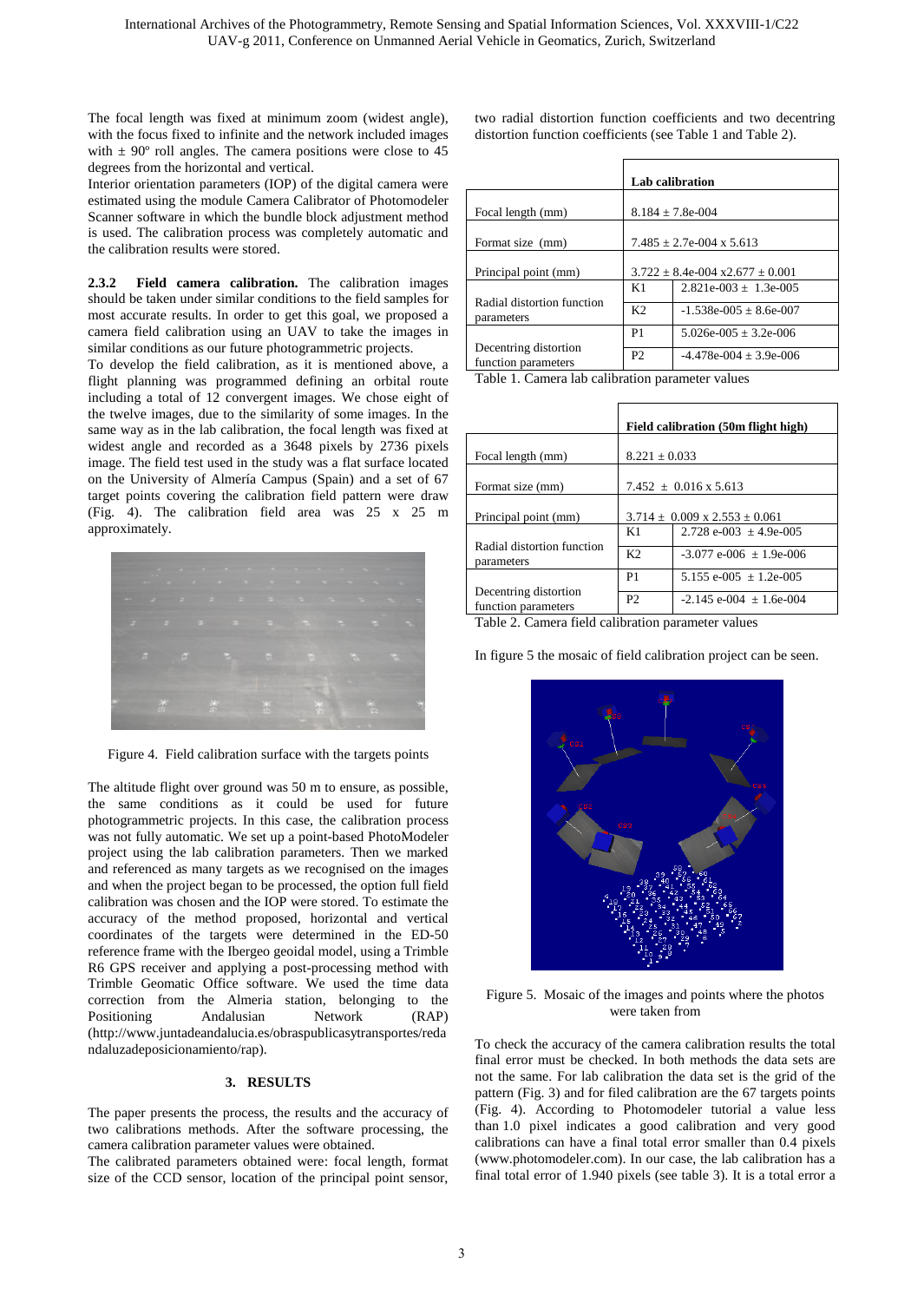bit higher than the recommended. The field calibration has a total error of 0.282 pixels, which is assumed to be a very good calibration project.

|                    | Lab<br>calibration | <b>Field calibration</b><br>(50m flight high) |
|--------------------|--------------------|-----------------------------------------------|
| Final total error  |                    |                                               |
| (pixel)            | 1.940              | 0.282                                         |
| Largest marking    |                    |                                               |
| residual (pixel)   | 0.723              | 0.700                                         |
| <b>Overall RMS</b> |                    |                                               |
| (pixel)            | 0.245              | 0.341                                         |

Table 3. Total final error and residuals of the camera calibration projects

If the bars in the error chart (see Fig. 6) get smaller, the final total error decreases. Also checking the marking residuals is a good way to test the calibration quality. Photomodeler tutorial recommended having a largest marking residual less than 1.0 pixel (www.photomodeler.com). In both cases the largest marking residuals are less than 1.0 pixel. The lab calibration has 0.723 pixels and the field calibration 0.700 pixels (see table 3).





Figure 6. Upper figure shows the processing of the lab calibration and the lower figure shows the field calibration processing. The accumulated error of both processes can be seen representing by the error chart

Accuracy of field calibration was also checked comparing the GPS coordinates of the targets with the coordinates obtained with Photomodeler. This software only needs three control points to change from relative to absolute coordinates. For this process the targets number one, two and four were used. The planimetric and the altimetric RMS were calculated. The planimetric RMS was 0.028 m and the altimetric 0.026 m. These small errors point out the accuracy of the project.

# **4. DISCUSSION**

In our study the results show that Photomodeler software is a flexible and a powerful tool for camera calibration using the bundle block adjustment method. Wiggenhagen (2002), Remondino and Fraser (2006), Wotjas (2010) and Zhang et al. (2010) also used Photomodeler software to calibrate CCD cameras with good results.

The management of Photomodeler for applying an automatic calibration (lab calibration) or a field calibration is very straightforward and its relative low cost in comparison with other photogrammetric software make it appropriate software for digital camera calibration.

Field camera calibration has the advantage that the images were taken under similar conditions to the images could be taken with an UAV but it has the disadvantage of the necessity of an appropriate surface to put the targets and its accuracy measurements. Also it has a problem obtaining images with sufficient diversity of camera angles. Matsuoka et al. (2002) proposed a similar field calibration method of a non-metric digital camera. It was conducted at an open space paved with no special targets for an amateur application. They concluded that the calibration method proposed was useful for some nonprofessional fields.

The simplicity of the lab calibration with a flat grid pattern represents the highest advantage of this calibration method. Zhang (2000) also used a flat pattern to calibrate a camera with very good results. Besides the simplicity of this method, the necessary equipments are only the calibration pattern, the digital camera and a tripod to ensure stability.

The lower accuracy found in lab calibration might be due to the automatic process that generates more errors than with the manual process used in the field calibration.

The Pentax Optio A40 imagery collected with a flight high of 50 m with a md4-200 has demonstrated the potential of high resolution digital imagery for calibration purposes or photogrametric projects.

#### **5. CONCLUSION AND FUTURE WORK**

Field calibration method reduced the final total error obtained in the previous lab calibration. Furthermore the overall RMSs obtained from both methods are similar. Therefore we will apply the field calibration results to all our photogrammetric projects in which the flight high will be close to 50 m.

The obtained RMSs will be checked in future UAV photogrammetric projects in order to confirm whether the field calibration done is accurate.

#### **6. REFERENCES**

Clarke, T.A. and Fryer J.G. 1998. The development of camera calibration methods and models. *Photogrammetric Record*, 16 (91), pp 51-66.

Douskos V., Kalisperakis I. and Karras G. 2007. Automatic calibration of digital cameras using planar chess-board patterns. *8th Conf. Opt. 3-D Meas. Techn*., Wichmann, vol. I, pp. 132- 140.

Fryer, J.G. 1996. Camera calibration. In: *Close Range Photogrammetry and Machine Vision*. K.B. Atkinson Ed., Whittler Publishing, Caithness, pp. 156-179.